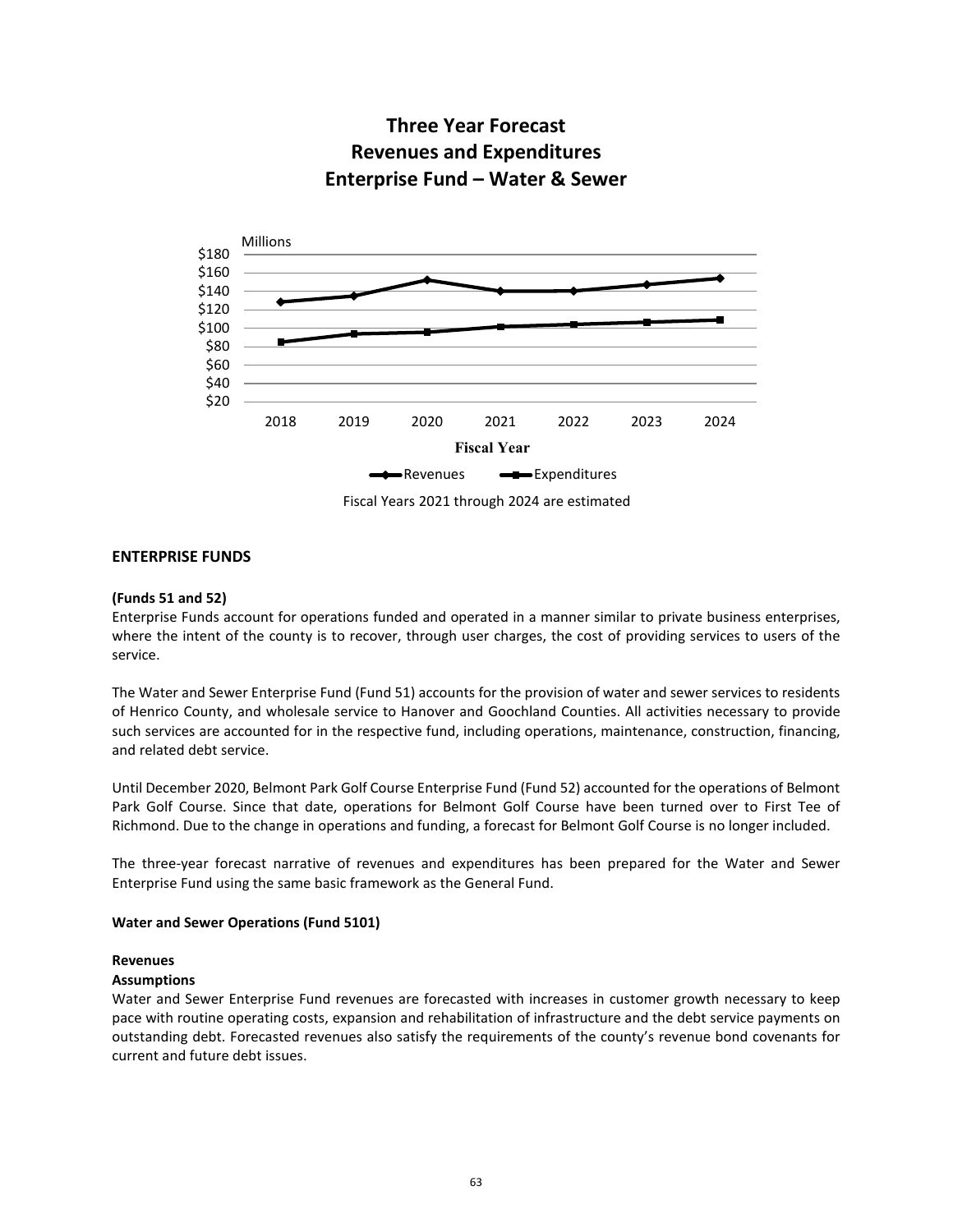**Sale of Water** for FY2021-22 is based on an approved 5.0 percent rate increase for the median residential customer. Forecasts for FY2022-23 and FY2023-24 were also prepared using 5.0 percent rate increases in each year. These increases will support inflationary growth in expenditures and planned rehabilitation projects, as well as future new capital infrastructure needs.

**Water Connection Fees** are those fees collected for initial connection to the county's water distribution system. This revenue category mirrors economic development activity and all collections are used to fund the cost of expanding the county's water system. Forecasted revenue collections in FY2021-22 reflect an approved 5.0 percent increase in fees. The forecast for water connection fees reflects 3.0 percent growth in FY2022-23 and FY2023-24, which reflects a conservative estimate of growth in the commercial and residential real estate.

**Sale of Sewer Services** for FY2021-22 is based on an

\$5.8  $$6.8$   $$2.2$ \$5.2  $$4.7$  $$4.9$  \$5.0 \$0.0 \$2.0 \$4.0  $\overline{5}$ \$6.0 g \$8.0<br><u>ii</u><br>I≡ \$6.0 2018 2019 2020 2021 2022 2023 2024 **Fiscal Year** Note: Fiscal Years 2021 through 2024 are estimated

**Water Connection Fees**

approved 5.0 percent rate increase for the median residential customer. Like Sale of Water Service revenues, noted above, forecasts for FY2022-23 and FY2023-24 were prepared using 5.0 percent rate increases in each year. Most of this increase will be used to support growth in expenditures and capital infrastructure projects and rehabilitation.

**Sewer Connection Fees** are those fees collected for initial connection to the county's sewage system. This revenue category mirrors economic development activity, and all collections are used to fund the cost of expanding the county's sewer system. Like water connections fees, as noted above, the forecast for FY2021-22 reflects an approved 5.0 percent increase in sewer connection fees. A 3.0 percent increase in collections has been projected for both FY2022-23 and FY2023-24, which reflects a conservative estimate of commercial and residential real estate growth.



**(To) From General Fund** includes the General Fund payment to support debt service on the portion of the \$32,000,000 subordinate Water and Sewer Revenue bonds sold in FY1997-98 to fund the infrastructure improvements of the Elko Tract in eastern Henrico County (these bonds were refunded in FY2009-10). The payment in FY2021-22 totals \$1,932,108. With the refunding of the \$32,000,000 subordinate Water and Sewer Revenue bonds in FY2009-10, the structure of these payments from the General Fund is solely reflected in the General Fund transfer amount.

**Budget for Capital Use** projections represent non-bond resources, available from Water and Sewer Operations to supplement utility infrastructure rehabilitation, expansion and other capital improvement activities. The transfer amounts for the forecast period reflect the planned appropriations for capital improvement projects to be supported by non-bond resources.

# **Expenditures**

## **Assumptions**

Expenditures developed for the forecast period represent total operating costs for providing water and sewer service to county residents. Operating costs include infrastructure maintenance, operation of the water and sewer systems and debt service on bond issues.

**Results of Operations (Prior to Capital Expenses)** reflect the anticipated variance of revenues less expenditures.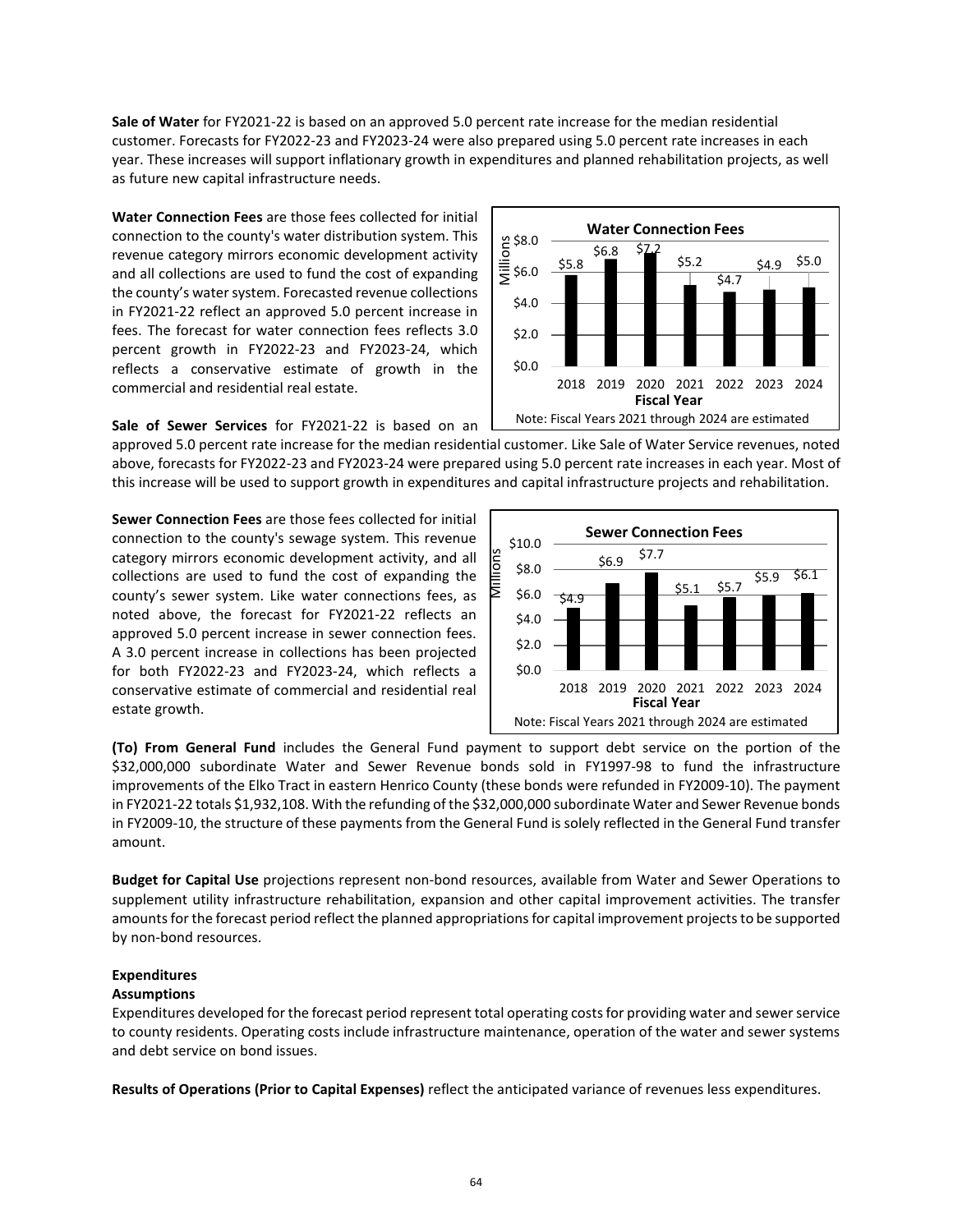### **Water and Sewer Construction Fund (Fund 5102)**

### **Capital Budget Expenditures**

### **Assumptions**

**Approved/Proposed Capital Projects** are expected to total \$33.3 million in FY2021-22, \$70.03 million in FY2022-23, and \$61.3 million in FY2023-21. These projections represent expenditures for projects planned in future years listed in the Capital Projects Fund section of this budget document.

**Continuing Capital Projects**represent the expenditures in construction appropriations based on projected resources and corresponding expenditures throughout the forecast period.

### **Capital Budget Resources Assumptions**

**Water and Sewer Revenue** projections represent non-bond resources transferred from the Operations sub-fund to the Construction sub-fund to support costs related to system rehabilitation, expansion and improvements. This transfer includes the connection fees paid by real-estate developers and new customers for initial connection to the county's water and sewer systems.

**Revenue Bonds** represents the proceeds from the sale of revenue bonds for new and rehabilitation capital projects.